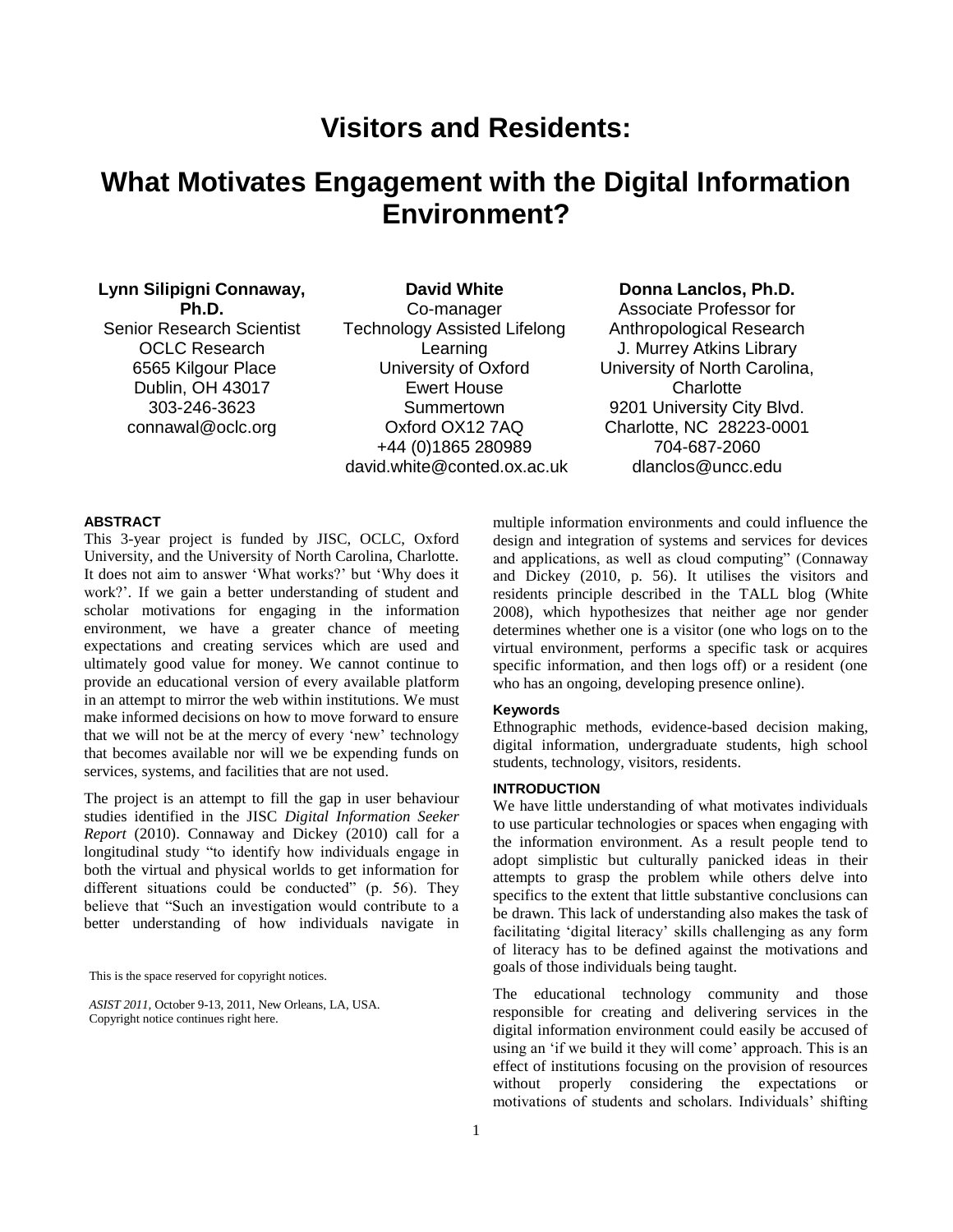engagement with the information environment appears to have radically changed in the last decade; yet it is unclear whether this is the effect of larger cultural changes brought about by the web or of new attitudes towards education as a whole.

There is now a multiplicity of ways to engage in the information environment. Both the physical and digital libraries are among a plethora of options available to the information seeker. The large number of available open access choices creates a competitive information environment for universities that expend a great amount of resources on the information environment in the form of academic staff, print and digital sources, physical space (such as laboratories, libraries, and classrooms). The university resources often are not the first or even second choices of the academic community, who often choose the more convenient, easier to use open-access sources (Beetham, McGill, & Littlejohn, 2009; Centre for Information Behaviour and the Evaluation of Research [CIBER], 2008; Connaway, & Dickey, 2010; Warwick, Galina, Terras, Huntington, & Pappa, 2008).

## **OBJECTIVES**

This three-year longitudinal study is conducted in 4 iterations of a sample of students and scholars representing different stages of the educational lifecycle:

## **1. Transitional (Late stage secondary school – first year undergraduate);**

**2. Establishing (Second/third year undergraduate);** 

## **3. Embedding (Postgraduates, PhD students);**

# **4. Experienced (Scholars).**

The design of the study is an attempt to eliminate any assumed links between age and technological engagement by working with users over time, tracking the shifts in their motivations and forms of engagement as they transition between these educational stages. The findings will be used to create a matrix of implementation options allowing those designing and delivering digital platforms and services to make informed decisions relative to engagement and motivation for individuals at each of the educational stages.

The ethnographic data collection methods and the individual attention devoted to the subjects will yield a very rich data set enabling multiple methods of analysis. Instead of reporting the general information-seeking habits of the Google Generation and their use of technology, this study explores how the subjects get their information based on the context and situation of their needs during an extended period of time, identifying if and how their behaviours change. The project is user-centered, not platform- or discipline-centered. There is a history of research being conducted on University campuses among undergraduates and faculty, in attempts by libraries and information scientists to learn about the ways in which people search for the information they need to live their lives, both in and out of academic environments. (e.g., Bartley et al., 2006; Connaway, 2008; Connaway, Radford, Dickey, Williams, & Confer, 2008; Delcore, Mullooly & Scroggins, 2009; Dervin, Connaway, & Prabha, 2003; Foster & Gibbons, 2007; Fister, 1992; Gabridge, Gaskell, & Stout, 2008; Head & Eisenberg, 2009; Malvasi, Rudowsky, & Valencia, 2009; Maybee 2006; Prahba, Connaway, Olszewski, & Jenkins 2007; Suarez, 2007; Valentine, 2001; White, 2008; Witt & Gearhart, 2003; Jordan & Ziebell, 2009). Previous ethnographic studies of students (Asher & Miller 2011; Bartley et al., 2006; Connaway, 2007, 2008; Delcore, Mullooly, & Scroggins, 2009; Dervin, Connaway, & Prabha, 2003; Foster & Gibbons, 2007; Gabridge, Gaskell, & Stout 2008), in addition to focusing on university students, have also tended to be limited in time, gathering information from a given semester, or even over the course of a single project within the semester. The literature reviewed includes no longitudinal research studying individuals' information use and search behaviours within a contextual framework in the different educational stages. Another problem with previous studies is that there is very little attention paid to where information-gathering habits originally form in students; doing research exclusively among people who are already in university—either as students or as faculty—does not tell researchers where and how they learned to gather and evaluate information.

The Transitional stage is of particular interest as it bridges what is traditionally seen as a distinct divide between higher and tertiary education. We believe that this divide is notional and that the student's information-gathering techniques are unlikely to change in the few months between secondary school and university. Given the inclusion of this educational stage, the project will be building links with the secondary education sector. By including the Transitional educational stage the project will generate outputs which will enable universities to make informed decisions for planning services and systems for entering students; therefore, proactively planning rather than haphazardly reacting to passing trends.

# **METHODOLOGY AND RESEARCH QUESTIONS**

The educational stages mentioned above will demarcate participants as they transition through the educational system. In addition to this participants will be chosen to draw out engagement factors relative to:

1. **Cultural background**

Participants were recruited from matching educational-stages in both the UK and the US.

- 2. **Socio-economic background** Participants were recruited to represent a range of socio-economic backgrounds.
- 3. **Disciplinary focus** Participants were recruited from the arts/humanities and the sciences.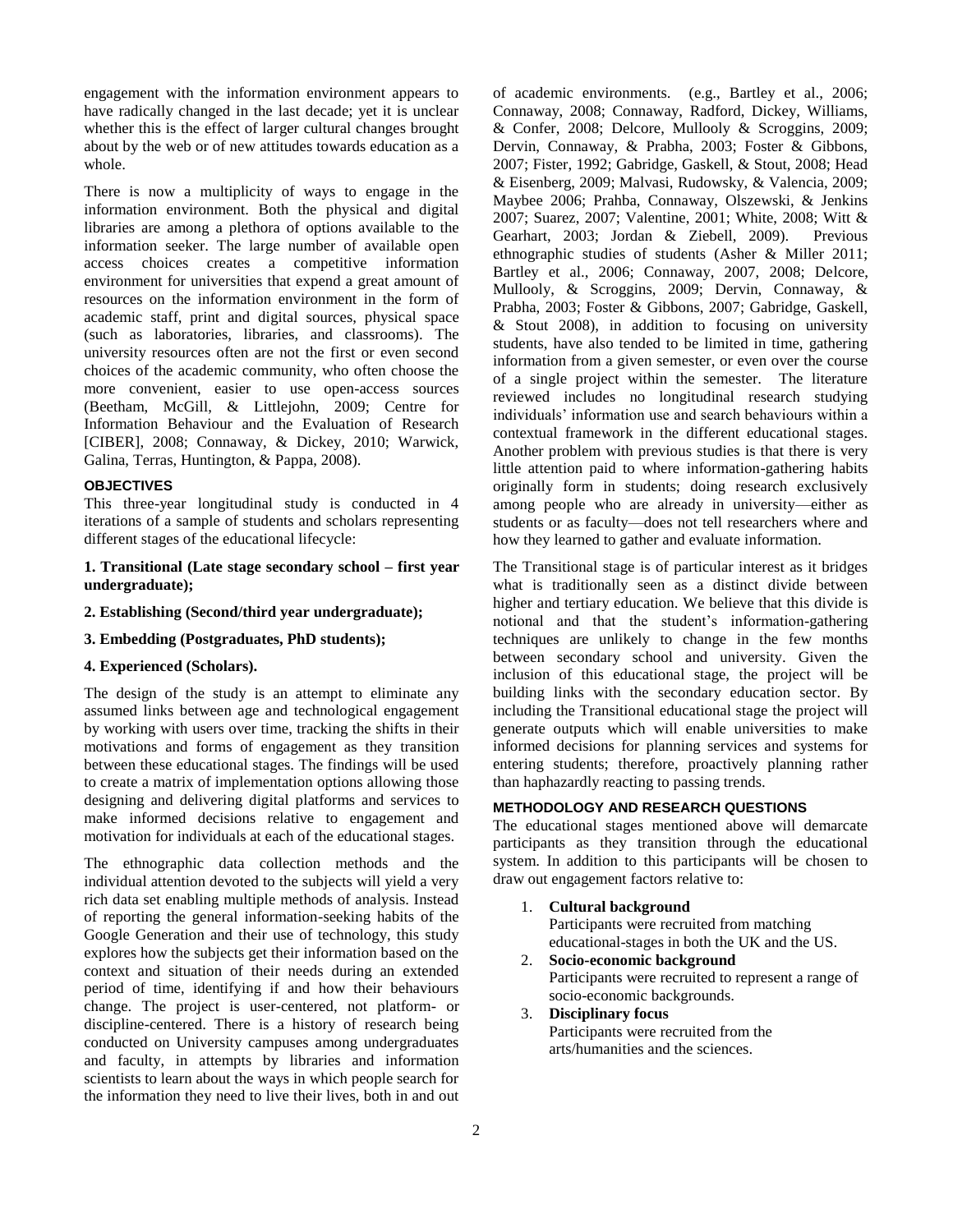Selecting participants on this basis allows the study to delineate generic engagement factors from those that are specific to particular groups.

A set of questions were developed for the individual interviews with the participants. The same questions were asked of all participants. These questions were developed based on the literature and prior research and addressed the participants' needs and behaviours in both personal and academic situations and contexts. See Appendix A.

Using the visitors and residents principle as a framework the project identifies the study participants' preferred methods of engagement with the information environment and explores the motivations behind their choices.

A subset of individuals from each of the educational stages are being tracked (through the monthly interviews, review of diaries, etc.) to identify their changing approaches to the information environment as they move through the educational stages. The participants were given a choice of communication methods, such as instant messenger interviews, Facebook, diaries, blogs, face-to-face or telephone, with the research team. This provides additional information about the different participants' preferred forms of communication and insight into how services need to be presented as context and expectations shift during the educational lifecycle.

The 3-year, 4-phased study is based on the following key research questions:

# **What are the most significant factors for novice and experienced researchers in choosing their modes of engagement with the information environment?**

- Do individuals develop personal engagement strategies which evolve over time and for specific needs and goals, or are the educational contexts (or, in the context of this study, 'educational stages') the primary influence on their engagement strategies?
- Are modes of engagement shifting over the course of time, influenced by emergent web culture and the availability of 'new' ways to engage, or are the underlying trends and motivations relatively static within particular educational stages?

## *Phase 1 Pilot stage: Months 1 – 6*

The initial 6-month pilot stage has focused on the Transitional educational stage to refine the research methodology and to establish the value of the work to the stakeholders. In the US the project worked in close partnership with the University of North Carolina, Charlotte (UNCC) to recruit participants, from different socioeconomic groups from both private and public secondary schools as well as first-year university students. In the UK participants were drawn from Oxford Brooks University, Warwick University and secondary schools in Oxford and Leicester.

#### *Participants*

Thirty individuals in the Transitional Educational Stage (late stage secondary/high school and  $1<sup>st</sup>$  year university) were recruited -15 in the US and 15 in the UK.

Of the 30 participants recruited 6 in the US and 6 in the UK were asked to document their information seeking activities for a 3-month period. They were closely facilitated through this process and communicated with the research team in the medium of their choice over this period.

## *Data*

The data collected from the interviews and monthly correspondence with the selected 12 students provide rich data that have been analyzed and reported both quantitatively and qualitatively.

- The quantitative data include demographics; number of occurrences for different types of technologies, sources, and behaviours.
- The qualitative data provide themes that identify behaviours and sources for different contexts and situations and include direct quotes and behaviours. Examples of direct quotes:

―…our generation isn't technology orientated. I think it's always a stereotype."

### *(Participant UKS4)*

"I just type it into Google and see what comes-up..."

(*Participant UKS2*)

―I simply just type it into Google and just see what comes  $up$ "

#### (*Participant UKS4*)

"I knew that the internet wouldn't give me a wrong answer.'

#### (*Participant UKS4*)

"I always stick with the first thing that comes up on Google because I think that's the most popular site which means that's the most correct."

#### (*Participant USS1*)

The data were manually coded using theme analysis and then input into the NVivo software program. This enabled the researchers to analyze and report the data not only by themes and demographics but also by the number of respondents and percentiles.

There are 4 phases to this project. Although the researchers only will discuss the findings from the first phase of the study, it is important to explain the other 3 phases of the study to fully understand the scope of the project and the possible impact the findings may have on planning services and systems for students entering universities.

## *NB: The following phases are outlined here to set the pilot phase in the context of the overall longitudinal study.*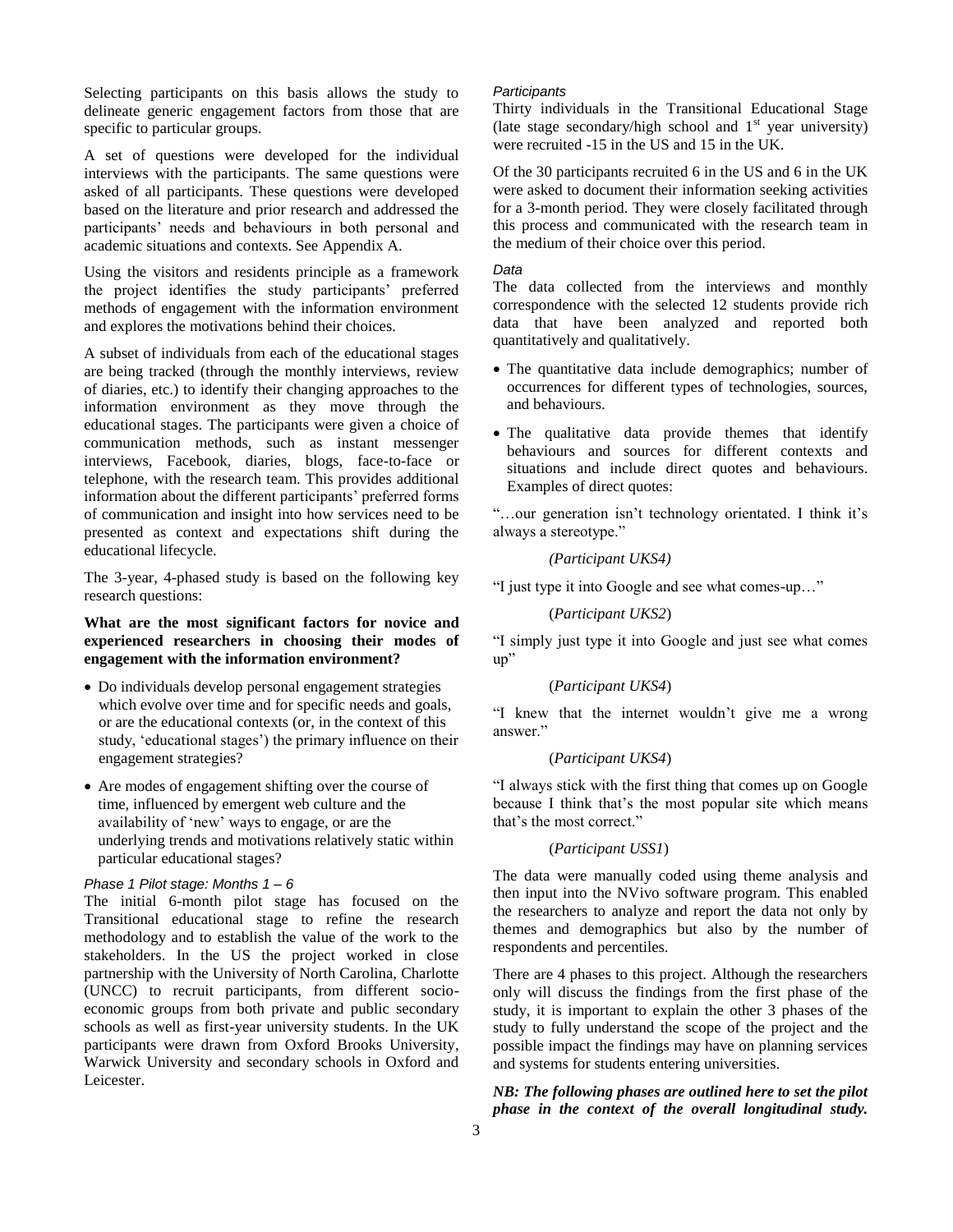*These phases are likely to be iteratively modified to account for ongoing findings and to ensure that the overall study remains as relevant to the stakeholders as possible over time.* 

#### *Phase 2: Months 7-12*

The study is being extended to include six participants from the other three educational stages. Building on the principle of the pilot the additional participants will be recruited from a post 1992 institution, such as Oxford Brookes University and an older institution, such as Warwick University in order to more accurately portray typical UK students and scholars. This will bring the total number of participants including those from the pilot phase to 48. In the US, recruiting will continue at UNC Charlotte, which has a history of non-traditional students (especially returning students, and transfer students), but has recently begun recruiting larger percentages of students straight from high school, In one location, therefore, we have the opportunity to sample a wide and representative sample of US students and scholars.

#### *Phase 3: Months 13-24*

In addition to the tracking of the 24 participants during the second phase of the study, an online survey will be developed and disseminated to a total of 400 students and scholars – 200 from each of the universities. Fifty participants from each of the four educational stages will be selected from each of the universities. The participants will be asked questions derived from the collection and analysis of data collected from the 48 participants during the first two phases of the project. Since the longitudinal study sample is small, the online survey is a way to involve more participants in the study to validate the data collected from the individuals who participate in the three-year study.

#### *Phase 4: Months 25-36*

In the third year the project will work with a second group of six students (three students from each of the two types of universities) in the Transitional stage. This will help to determine if methods of engagement are changing over time as well as through the educational stages.

*The project is not assuming that all expectations of the members of the four educational stages necessarily should be met since these expectations may need to be questioned. The educational process should, at times, be challenging and possibly disruptive, accepting that there should be a healthy tension between educational institutions and those it is there to serve. However, if a clear picture of expectations can be identified, informed decisions can be instrumental in determining what expectations should be challenged and the benefit to the learners that these challenges deliver.* 

# **CONCLUSION**

Although this project is a multi-phased longitudinal study funded by 4 institutions, it can be used as a model for single institutions to study and learn about their user groups. This study is not limited to any one organization within the university community; therefore, can be easily adapted to many different situations. This type of research can be initiated by professionals to collect data that can help organizations make planning decisions based on evidence (data).

The researchers will explain not only the research findings but the research methodology. This will give others, including those who are new to research, the opportunity to replicate all or selected phases of the research. The more research replicating the methodology used for this project, the better chance of making sense of how individuals engage with technology for their information-seeking behaviours while transitioning between the different educational stages.

## **REFERENCES**

- Asher, A., & Miller, S. (2011). *The ERIAL (Ethnographic Research in Illinois Academic Libraries) Project.* Retrieved from http://www.erialproject.org/
- Bartley, M., Duke, D., Gabridge, T., Gaskell, M., Hennig, N., Quirion, C., Skuce, S., Stout, A., & Duranceau, E. F. (2006). *User needs assessment of information seeking activities of MIT students – spring 2006.* Retrieved from http://hdl.handle.net/1721.1/33456
- Beetham, H., McGill, L., & Littlejohn, A. (2009). *Thriving in the 21st century: Learning literacies for the digital age (LLiDA Project).* Glasgow: The Caledonian Academy, Glasgow Caledonian University. Retrieved from http://www.academy.gcal.ac.uk/llida/LLiDAReportJune2 009.pdf
- Centre for Information Behaviour and the Evaluation of Research [CIBER]. (2008). *Information behaviour of the researcher of the future: A CIBER briefing paper.*  London: CIBER. Retrieved from http://www.jisc.ac.uk/media/documents/programmes/rep pres/gg\_final\_keynote\_11012008.pdf
- Connaway, L.S. (2007). Mountains, valleys, and pathways: Serials users' needs and steps to meet them. Part I: Preliminary analysis of focus group and semi-structured interviews at colleges and universities. *Serials Librarian 52*(1/2), 223-236. Retrieved from http://www.oclc.org/research/publications/archive/2007/c onnaway-serialslibrarian.pdf
- Connaway, L.S. (2008). Make room for the Millennials. *NextSpace*, 10, 18-19. Retrieved from http://www.oclc.org/nextspace/010/research.htm
- Connaway, L. S., & Dickey, T. J. (2010). *The digital information seeker: Report of the findings from selected OCLC, RIN, and JISC user behaviour projects.* Retrieved from
	- http://www.jisc.ac.uk/media/documents/publications/repo rts/2010/digitalinformationseekerreport.pdf
- Connaway, L. S., Radford, M. L., Dickey, T. J., Williams, J. D., & Confer, P. (2008). Sense-making and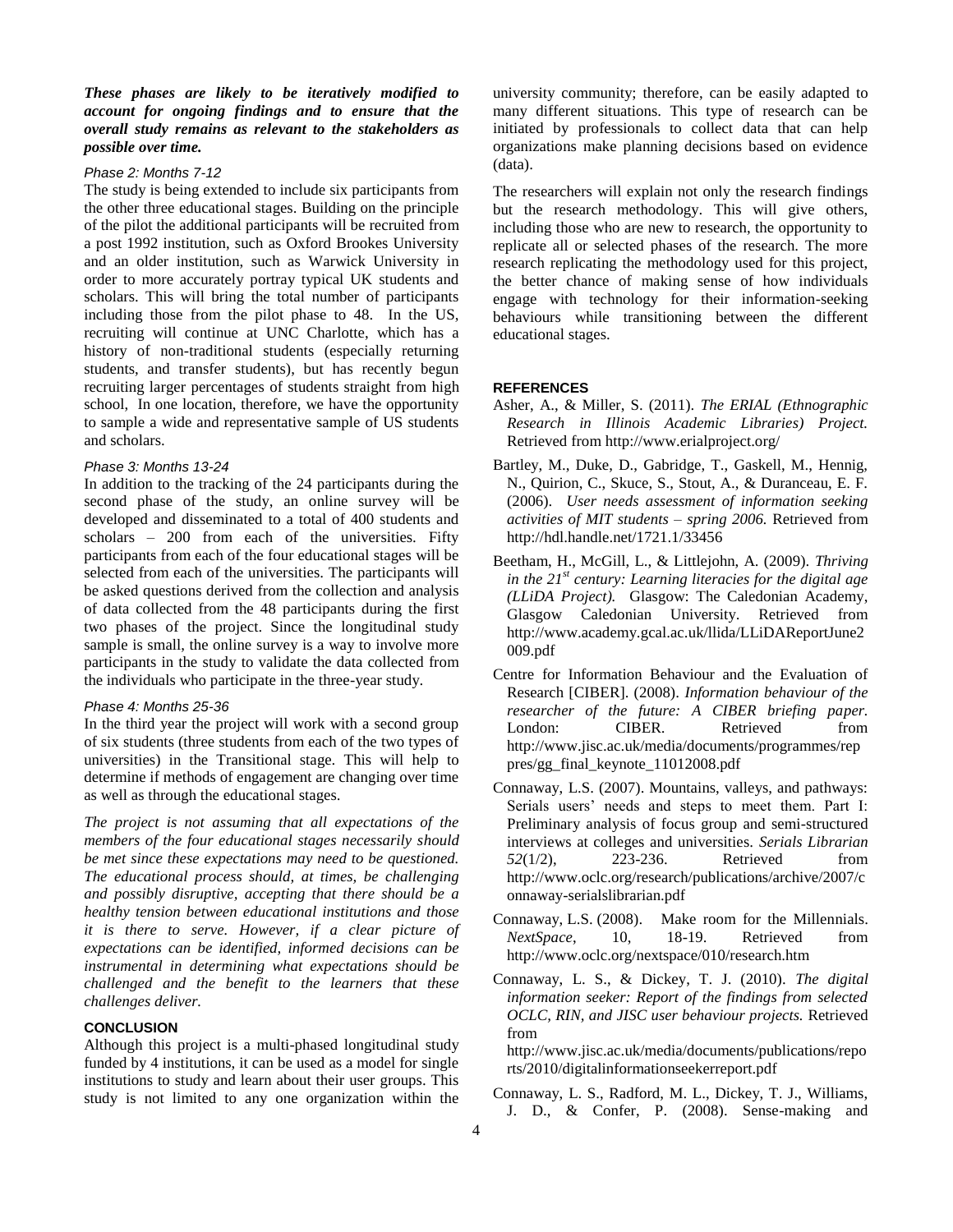synchronicity: Information-seeking behaviors of Millennials and Baby Boomers. *Libri, 58*(2), 123-135. Retrieved from  $\sim$ http://www.oclc.org/research/publications/archive/2008/c onnaway-libri.pdf

- Delcore, H. D., Mullooly, J., & Scroggins, M. (with Arnold, K., Franco, E., & Gaspar, J.). (2009). *The library study at Fresno State.* Fresno: Institute of Public Anthropology, California State University. Retrieved from http://www.csufresno.edu/anthropology/ipa/TheLibrarySt udy%28DelcoreMulloolyScroggins%29.pdf
- Dervin, B., Connaway, L. S., & Prabha, C. (2003). *Sensemaking the information confluence: The whys and hows of college and university user satisficing of information needs.* Retrieved from http://imlsosuoclcproject.jcomm.ohio-state.edu
- Foster, N. F., & Gibbons, S. (2007). *Studying students: The undergraduate research project at the University of Rochester*. Chicago: Association of College and Research Libraries.
- Fister, B. (1992). The research process of undergraduate students. *The Journal of Academic Librarianship, 18*(3),163-169.
- Gabridge, T., Gaskell, M., & Stout, A. (2008). Information seeking through students' eyes: The MIT Photo Diary Study. *College and Research Libraries, 69*(6), 510-522.
- Head, A., & Eisenberg, M. B. (2009). *Lessons learned: How college students seek information in the digital age.* Seattle: The Information School, University of Washington.
- Jordan, E., & Ziebell, T. (2009). *Learning in the spaces: A comparative study of the use of traditional and 'new generation' library learning spaces by various disciplinary cohorts.* Queensland, Australia: The University of Queensland. Retrieved from http://www.library.uq.edu.au/about/NextGenLearningSpa cesPaper.pdf
- Malvasi, M., Rudowsky, C., & Valencia, J. M. (2009). *Library Rx: Measuring and treating library anxiety: A research study.* Chicago: Association of College and Research Libraries.
- Maybee, C. (2006). Undergraduate perceptions of information use: The basis for creating user-centered student information literacy instruction. *The Journal of Academic Librarianship, 32*(1),79-85.
- Prabha, C., Connaway, L. S., Olszewski, L., & Jenkins, L. R. (2007). What is enough? Satisficing information needs. *Journal of Documentation, 63*(1), 74-89.
- Suarez, D. (2007). What students do when they study in the library: Using ethnographic methods to observe student behavior. *Electronic Journal of Academic and Special Librarianship*,  $8(3)$ . Retrieved from http://southernlibrarianship.icaap.org/content/v08n03/sua rez\_d01.html
- Valentine, B. (2001). The legitimate effort in research papers: Student commitment versus faculty expectations. *The Journal of Academic Librarianship, 27*(2), 107-115.
- Warwick, C., Galina, I., Terras, M., Huntington, P., & Pappa, N. (2008). *The master builders: LAIRAH research on good practice in the construction of digital humanities projects.* Literary and Linguistic Computing, *23*(3), 383- 396. Retrieved from http://discovery.ucl.ac.uk/13810/
- White, D. (2008, July 23). Not 'natives'  $&$  'immigrants' but 'visitors' & 'residents.' Retrieved from http://tallblog.conted.ox.ac.uk/index.php/2008/07/23/notnatives-immigrants-but-visitors-residents/
- Witt, S., & Gearhart, R. (2003). Ethnography and information literacy: An assessment project. In E. F. Avery (Ed.), *Assessing student learning outcomes for information literacy instruction in academic institutions* (pp. 265-278). Chicago: Association of College and Research Libraries.

#### **Appendix A: Participant interview questions – Secondary/High school and University level.**

*Secondary/High School Student Interview Questions*

*1. Describe the things you enjoy doing with technology and the web each week. This is a conversational start in order to put the interviewees at their ease. We are trying to get a sense of their overall digital literacy so that we can set their information seeking behaviours within a broader context. Do they socialise online? (See probe.) Do they 'contribute' online in the form of pictures, video, blogs, etc.?*

[PROBES: How important is the web for your social life, do you use it to keep in touch with your friends? What gadgets/devices/things do you use the most, is there anything you 'couldn't live without'? How much time on average do you spend online each week? Is there anything that bothers you about being online?]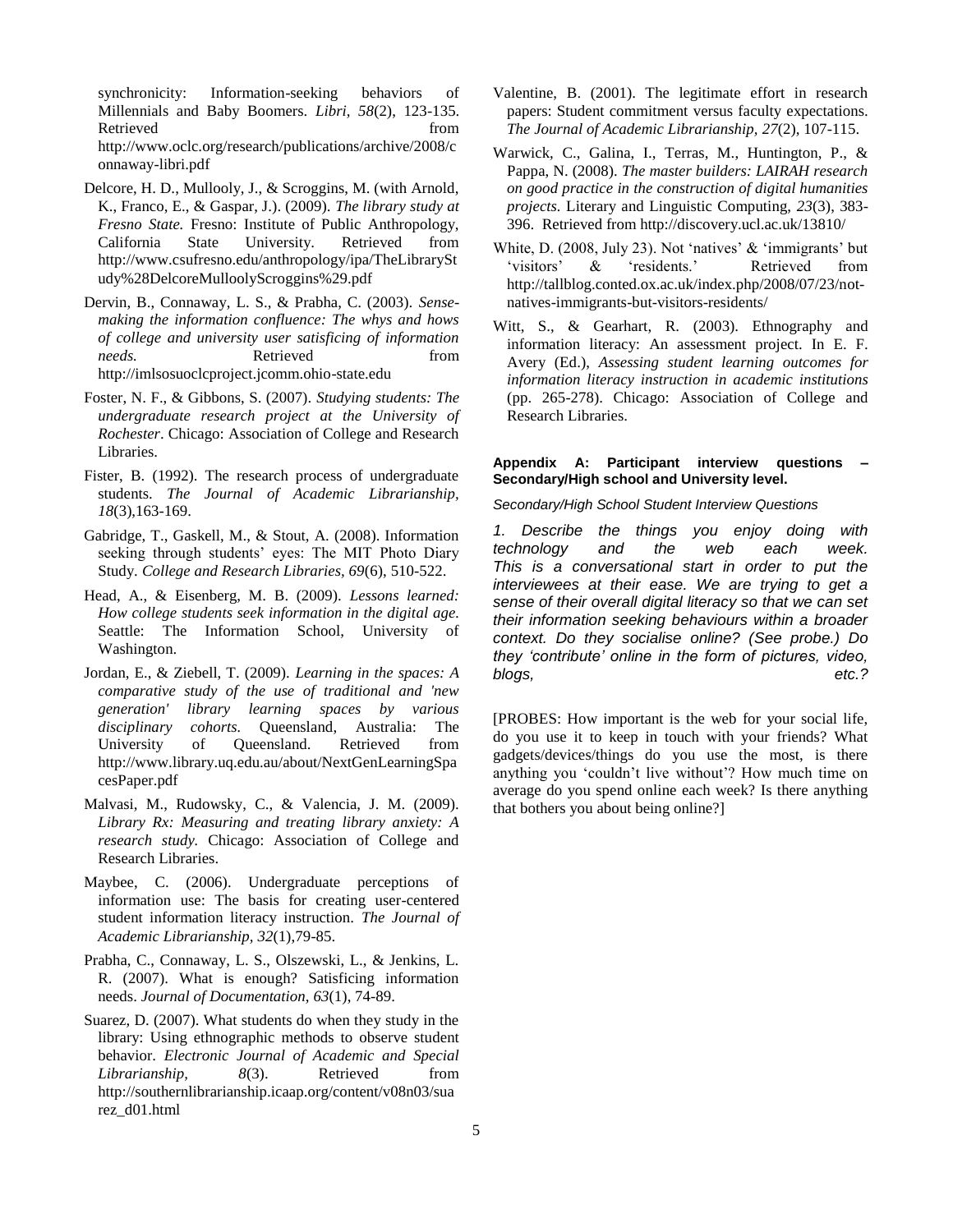*2. Think of the ways you have used technology and the web for your studies. Describe a typical week. We are looking at interviewees' use of educational technologies more specifically for study. We hope they will start to introduce informal learning, selfdirected study, peer to peer learning, etc. We anticipate they will (or may not) mention Facebook, MySpace, etc.*

*[PROBES: How do you keep track of things? What systems for learning online do you have? Can you give us any examples of when you've asked your friends for help on assignments/homework online? What kind of online resources have you found that help you with your studies? How did you find them? What other gadgets or devices do you use for your studies?]*

**3. Think about the next stage of your education. Tell me what you think this will be like.** *This will hopefully encourage them to reflect on what they envisage their role will be in the next stage. What they imagine the next educational-stage to be like will be something we can cross check as we follow them through the project.*

[PROBES: How do you think you will use technology in the next part of your education? If you think you will need to adapt the way you use technology, what sort of changes do you think you'll make?]

**4. Think of a time when you had a situation where you needed answers or solutions and you did a quick search and made do with it. You knew there were other sources but you decided not to use them. Please include sources such as friends, family, teachers, coaches, etc.** *Prompt for both academic and informal (domestic, personal…) examples.* 

[PROBES: Did you simply take the first answer/solution you were able to find? What was the situation? What sources did you use? What led you to use them...and not others? Did they help? How? What sources did you decide not to use? What led to this/these decision/s? What did source A give you that you thought source B could not? Are there situations where source B would 'be a better choice for you? How did you decide when it was time to stop looking? How did you assess what was good enough?]

## **5. Have there been times when you were told to use a library or virtual learning environment (or learning platform), and used other source(s) instead?**

[PROBE: What made you decide not to use what you were asked to use? What kinds of things do your instructors want you to do when you're looking for information? Does what you do look like that, and if not, what does it look like?]

**6. If you had a magic wand, what would your ideal way of getting information be? How would you go about using the systems and services? When? Where? How?**

# **7. What comments or questions do you have for me? Is there anything you would like me to explain? What would you like to tell me that you've thought about during this interview?**

*University Student Interview Questions*

*1. Describe the things you enjoy doing with technology and the web each week.*

*This is a conversational start in order to put the interviewees at their ease. We are trying to get a sense of their overall digital literacy so that we can set their information seeking behaviours within a broader context. Do they socialise online? (See probe.) Do they 'contribute' online in the form of pictures, video, blogs, etc.?*

[PROBES: How important is the web for your social life, do you use it to keep in touch with your friends? What gadgets/devices/things do you use the most, is there anything you 'couldn't live without'? How much time on average do you spend online each week? Is there anything that bothers you about being online?]

*2. Think of the ways you have used technology and the web for your studies. Describe a typical week.*

*We are looking at interviewees' use of educational technologies more specifically for study. We hope they will start to introduce informal learning, selfdirected study, peer to peer learning, etc. We anticipate they will (or may not) mention Facebook, MySpace, etc.*

*[PROBES: How do you keep track of things? What systems for learning online do you have? Can you give us any examples of when you've asked your friends for help on assignments/homework online? What kind of online resources have you found that help you with your studies? How did you find them? What other gadgets or devices do you use for your studies?]*

# **3. What did you think university studies would be like when you were in high school? How is your experience different from what you thought it would be? Describe what you think the next stage of your education will be. Tell me what you think this will be like.**

*This will hopefully encourage them to reflect on what they envisage their role will be in the next stage. What they imagine the next educational-stage to be like will be something we can cross check as we follow them through the project.*

[PROBES: How do you think you will use technology in the next part of your education? If you think you will need to adapt the way you use technology, what sort of changes do you think you'll make?]

**4. Think of a time when you had a situation where you needed answers or solutions and you did a quick search and made do with it. You knew there were other sources**